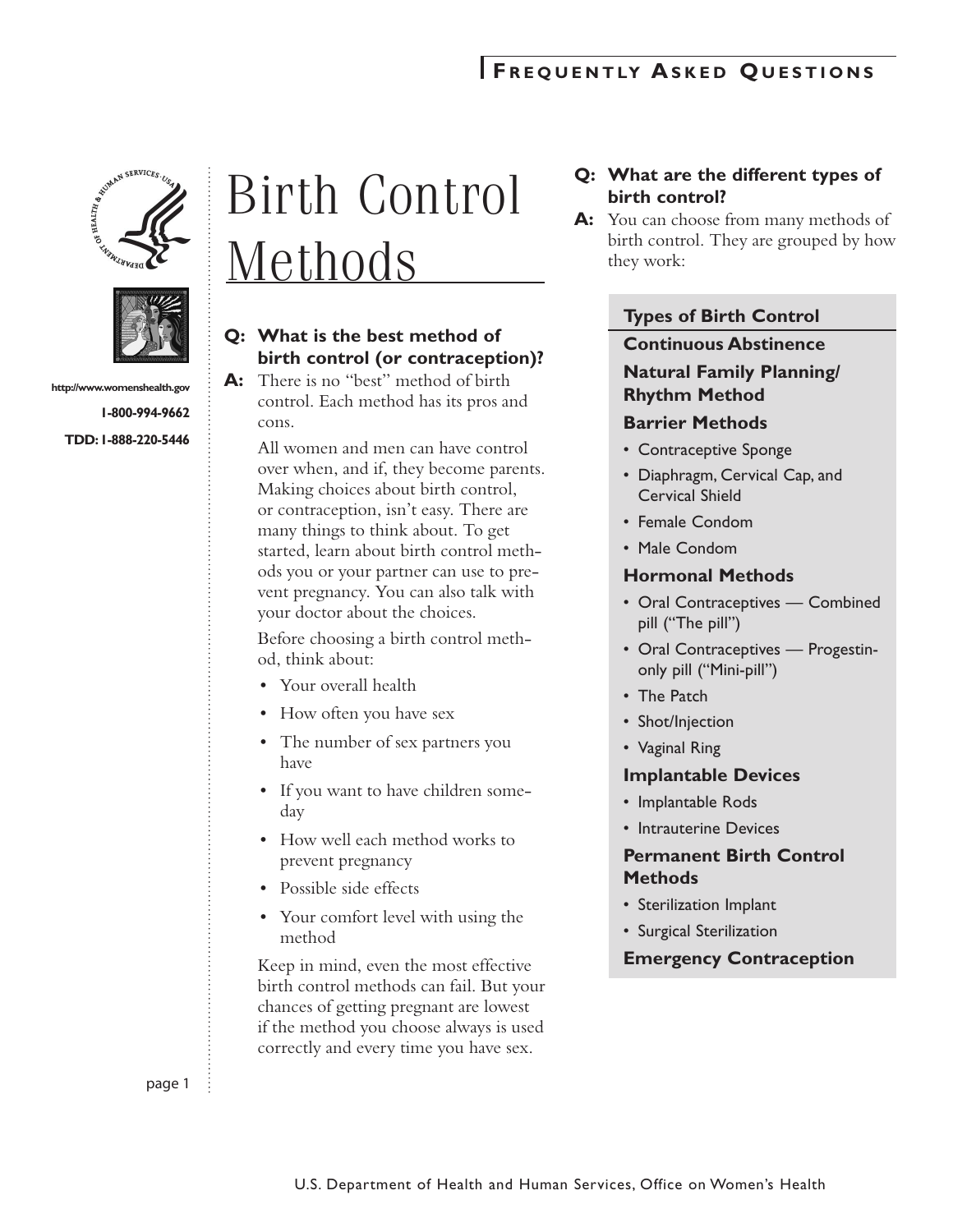<span id="page-1-0"></span>



**http://www.womenshealth.gov**

**1-800-994-9662**

**TDD: 1-888-220-5446**

#### **Continuous Abstinence**

This means not having sex (vaginal, anal, or oral) at any time. It is the only sure way to prevent pregnancy and protect against sexually transmitted infections (STIs), including HIV.

#### **Natural Family Planning/Rhythm Method**

This method is when you do not have sex or use a barrier method on the days you are most fertile (most likely to become pregnant). You can read about barrier methods in the following chart.

A woman who has a regular menstrual cycle has about 9 or more days each month when she is able to get pregnant. These fertile days are about 5 days before and 3 days after ovulation, as well as the day of ovulation.

To have success with this method, you need to learn about your menstrual cycle. Then you can learn to predict which days you are fertile or "unsafe." To learn about your cycle, keep a written record of:

- When you get your period
- What it is like (heavy or light blood flow)
- How you feel (sore breasts, cramps)

This method also involves checking your cervical mucus and recording your body temperature each day. Cervical mucus is the discharge from your vagina. You are most fertile when it is clear and slippery like raw egg whites. Use a basal thermometer to take your temperature and record it in a chart. Your temperature will rise  $0.4$  to  $0.8^\circ$  F on the first day of ovulation. You can talk with your doctor or a natural family planning instructor to learn how to record and understand this information.

# **Barrier Methods — Put up a block, or barrier, to keep sperm from reaching the egg**

#### **Contraceptive Sponge**

This barrier method is a soft, disk-shaped device with a loop for taking it out. It is made out of polyurethane (pah-lee-YUR-uh-thayn) foam and contains the spermicide (SPURmuh-syd) nonoxynol-9. Spermicide kills sperm.

Before having sex, you wet the sponge and place it, loop side down, inside your vagina to cover the cervix. The sponge is effective for more than one act of intercourse for up to 24 hours. It needs to be left in for at least 6 hours after having sex to prevent pregnancy. It must then be taken out within 30 hours after it is inserted.

Only one kind of contraceptive sponge is sold in the United States. It is called the Today Sponge. Women who are sensitive to the spermicide nonoxynol-9 should not use the sponge.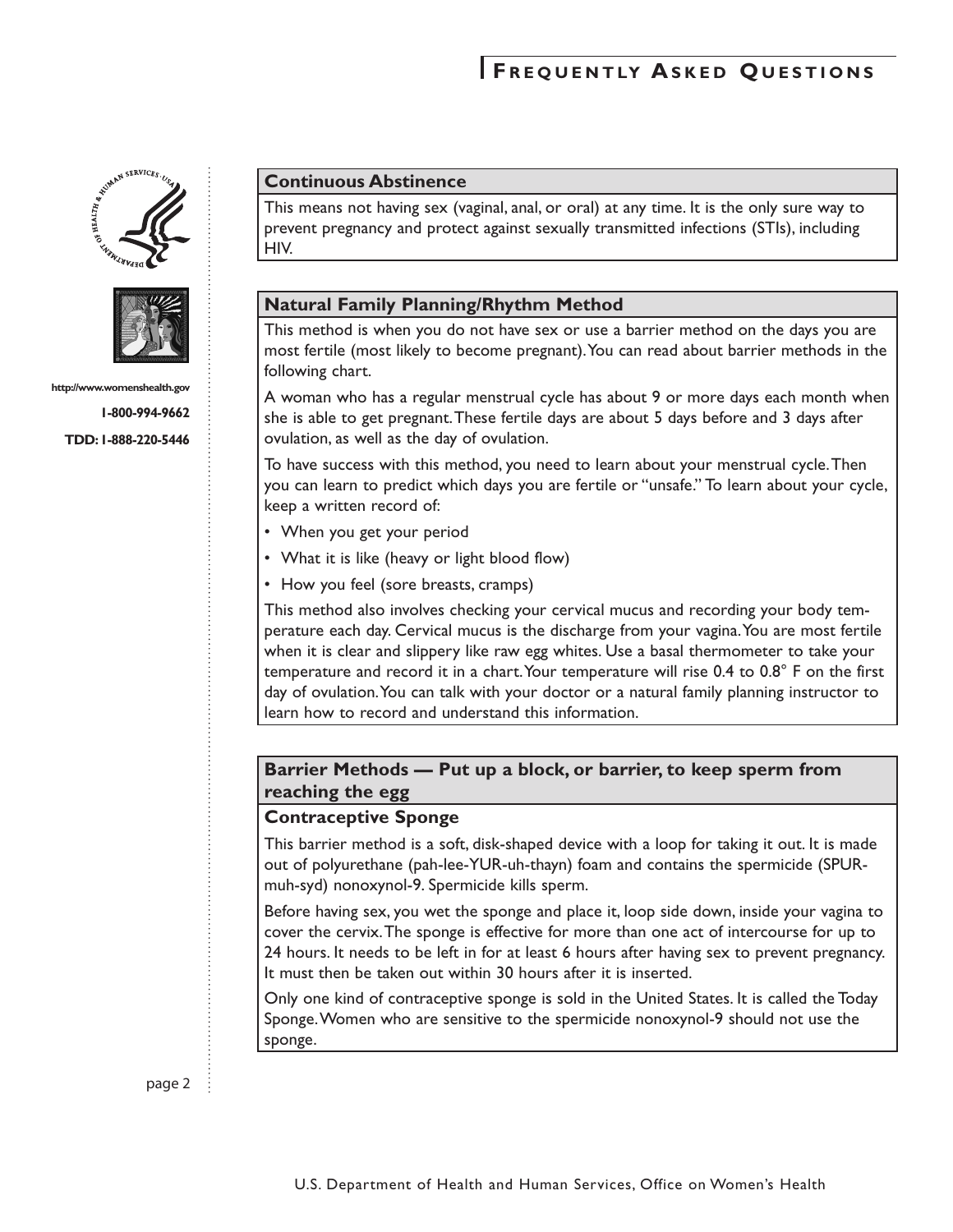<span id="page-2-0"></span>



**http://www.womenshealth.gov**

**1-800-994-9662**

**TDD: 1-888-220-5446**

### **Barrier Methods — Put up a block, or barrier, to keep sperm from reaching the egg**

## **Diaphragm, Cervical Cap, and Cervical Shield**

These barrier methods block the sperm from entering the cervix (the opening to your womb) and reaching the egg.

- The diaphragm is a shallow latex cup.
- The cervical cap is a thimble-shaped latex cup. It often is called by its brand name, FemCap.
- The cervical shield is a silicone cup that has a one-way valve that creates suction and helps it fit against the cervix. It often is called by its brand name, Lea's Shield.

The diaphragm and cervical cap come in different sizes, and you need a doctor to "fit" you for one. The cervical shield comes in one size, and you will not need a fitting.

Before having sex, add spermicide (to block or kill sperm) to the devices. Then place them inside your vagina to cover your cervix. You can buy spermicide gel or foam at a drug store.

All three of these barrier methods must be left in place for  $6$  to  $8$  hours after having sex to prevent pregnancy. The diaphragm should be taken out within 24 hours. The cap and shield should be taken out within 48 hours.

### **Female Condom**

This condom is worn by the woman inside her vagina. It keeps sperm from getting into her body. It is made of thin, flexible, manmade rubber and is packaged with a lubricant. It can be inserted up to 8 hours before having sex. Use a new condom each time you have intercourse. And don't use it and a male condom at the same time.

#### **Male Condom**

Male condoms are a thin sheath placed over an erect penis to keep sperm from entering a woman's body. Condoms can be made of latex, polyurethane, or "natural/lambskin". The natural kind do not protect against STIs. Condoms work best when used with a vaginal spermicide, which kills the sperm. And you need to use a new condom with each sex act. Condoms are either:

- Lubricated, which can make sexual intercourse more comfortable
- Non-lubricated, which can also be used for oral sex. It is best to add lubrication to non-lubricated condoms if you use them for vaginal or anal sex. You can use a waterbased lubricant, such as K-Y jelly. You can buy them at the drug store. Oil-based lubricants like massage oils, baby oil, lotions, or petroleum jelly will weaken the condom, causing it to tear or break.

Keep condoms in a cool, dry place. If you keep them in a hot place (like a wallet or glove compartment), the latex breaks down. Then the condom can tear or break.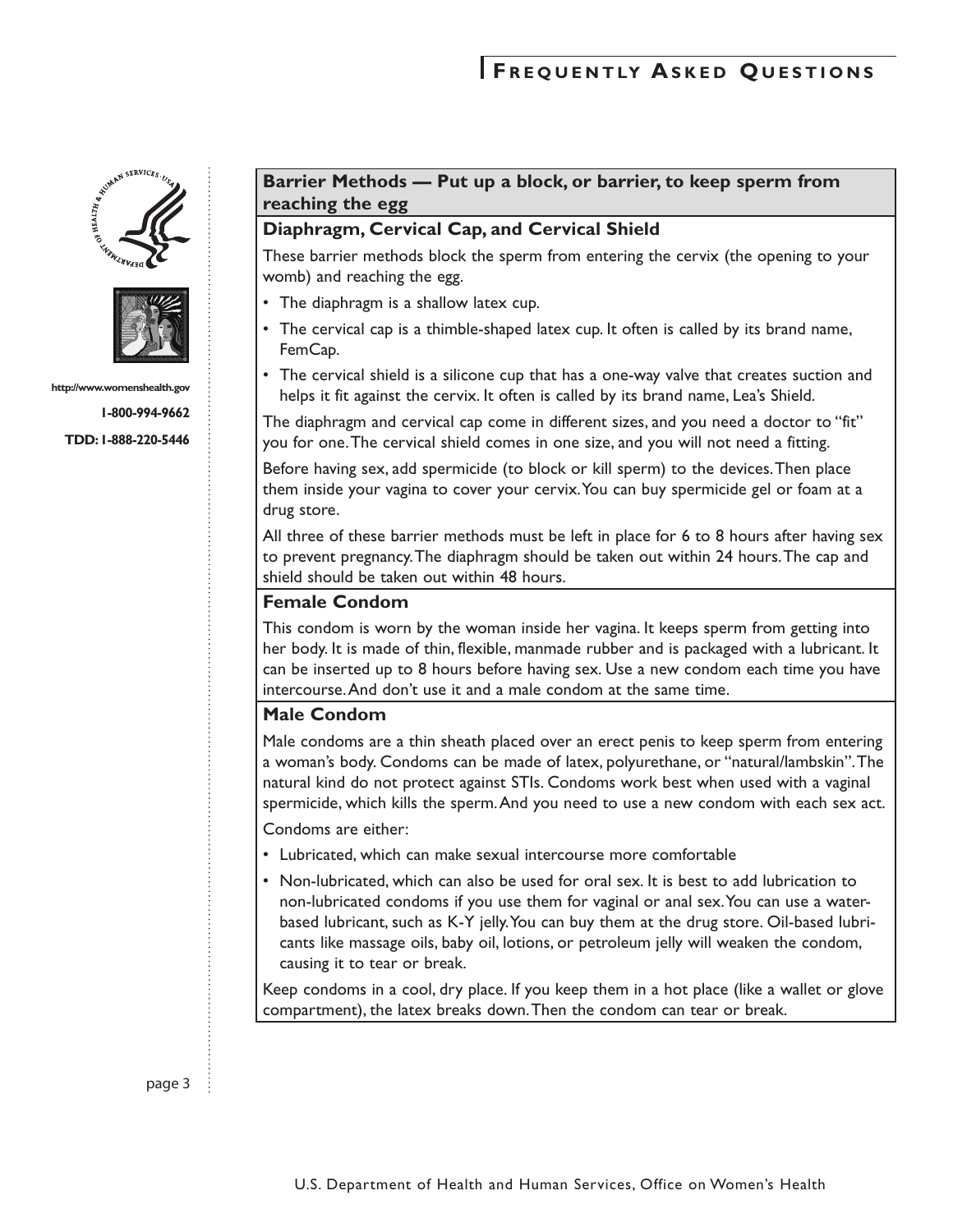<span id="page-3-0"></span>



**http://www.womenshealth.gov 1-800-994-9662 TDD: 1-888-220-5446**

# **Hormonal Methods — Prevent pregnancy by interfering with ovulation, fertilization, and/or implantation of the fertilized egg**

#### **Oral Contraceptives — Combined pill ("The pill")**

The pill contains the hormones estrogen and progestin. It is taken daily to keep the ovaries from releasing an egg. The pill also causes changes in the lining of the uterus and the cervical mucus to keep the sperm from joining the egg.

Some women prefer the "extended cycle" pills. These have 12 weeks of pills that contain hormones (active) and I week of pills that don't contain hormones (inactive). While taking extended cycle pills, women only have their period three to four times a year.

Many types of oral contraceptives are available. Talk with your doctor about which is best for you.

Your doctor may advise you not to take the pill if you:

- Are older than 35 and smoke
- Have a history of blood clots
- Have a history of breast, liver, or endometrial cancer

Antibiotics may reduce how well the pill works in some women. Talk to your doctor about a backup method of birth control if you need to take antibiotics.

Women should wait three weeks after giving birth to begin using birth control that contains both estrogen and progestin. These methods increase the risk of dangerous blood clots that could form after giving birth. Women who delivered by cesarean section or have other risk factors for blood clots, such as obesity, history of blood clots, smoking, or preeclampsia, should wait six weeks.

#### **The Patch**

Also called by its brand name, Ortho Evra, this skin patch is worn on the lower abdomen, buttocks, outer arm, or upper body. It releases the hormones progestin and estrogen into the bloodstream to stop the ovaries from releasing eggs in most women. It also thickens the cervical mucus, which keeps the sperm from joining with the egg. You put on a new patch once a week for 3 weeks. You don't use a patch the fourth week in order to have a period.

Women should wait three weeks after giving birth to begin using birth control that contains both estrogen and progestin. These methods increase the risk of dangerous blood clots that could form after giving birth. Women who delivered by cesarean section or have other risk factors for blood clots, such as obesity, history of blood clots, smoking, or preeclampsia, should wait six weeks.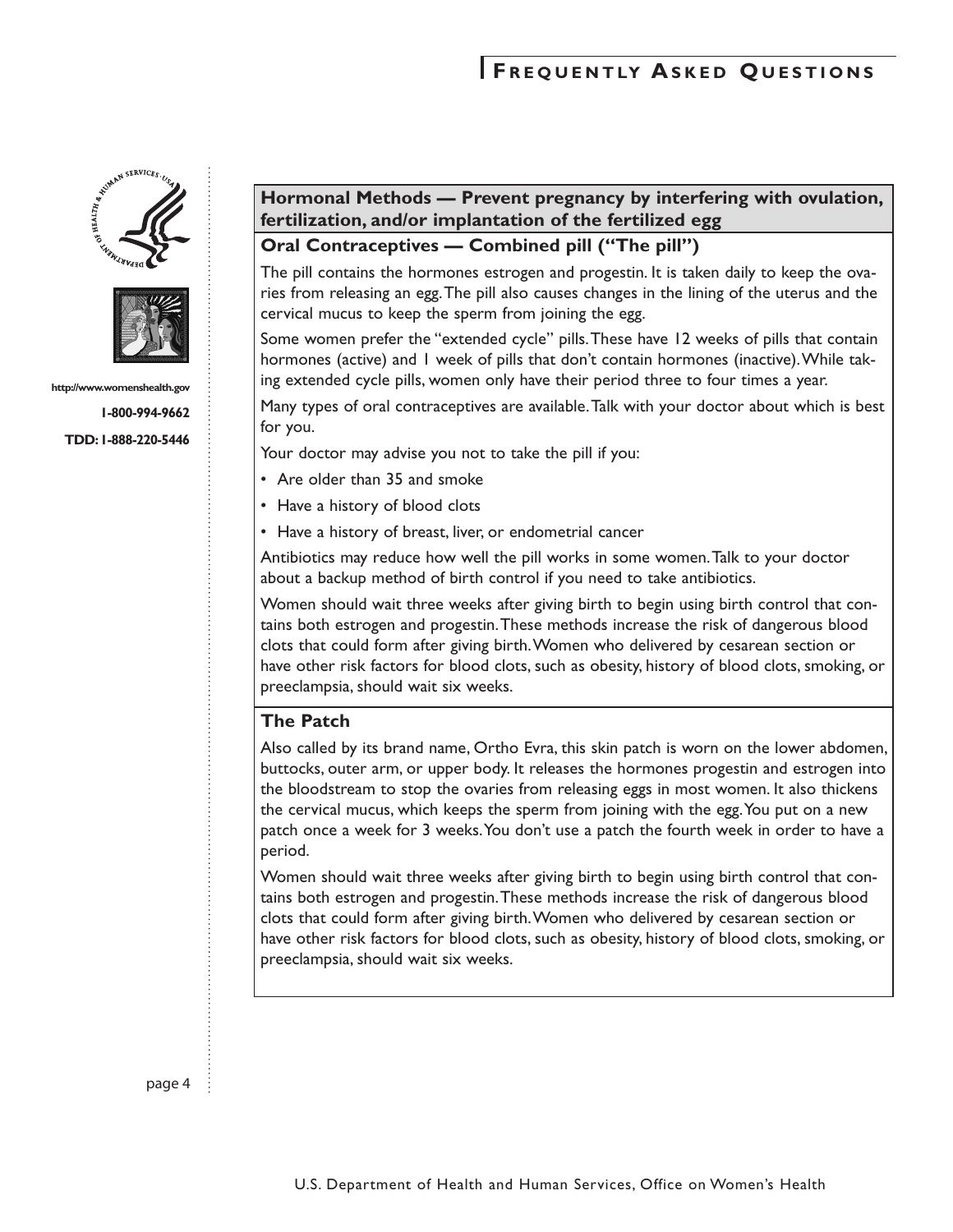<span id="page-4-0"></span>



**http://www.womenshealth.gov 1-800-994-9662**

**TDD: 1-888-220-5446**

# **Hormonal Methods — Prevent pregnancy by interfering with ovulation, fertilization, and/or implantation of the fertilized egg**

# **Shot/Injection**

The birth control shot often is called by its brand name Depo-Provera. With this method you get injections, or shots, of the hormone progestin in the buttocks or arm every 3 months. A new type is injected under the skin. The birth control shot stops the ovaries from releasing an egg in most women. It also causes changes in the cervix that keep the sperm from joining with the egg.

The shot should not be used more than 2 years in a row because it can cause a temporary loss of bone density. The loss increases the longer this method is used. The bone does start to grow after this method is stopped. But it may increase the risk of fracture and osteoporosis if used for a long time.

# **Vaginal Ring**

This is a thin, flexible ring that releases the hormones progestin and estrogen. It works by stopping the ovaries from releasing eggs. It also thickens the cervical mucus, which keeps the sperm from joining the egg.

It is commonly called NuvaRing, its brand name. You squeeze the ring between your thumb and index finger and insert it into your vagina. You wear the ring for 3 weeks, take it out for the week that you have your period, and then put in a new ring.

Women should wait three weeks after giving birth to begin using birth control that contains both estrogen and progestin. These methods increase the risk of dangerous blood clots that could form after giving birth. Women who delivered by cesarean section or have other risk factors for blood clots, such as obesity, history of blood clots, smoking, or preeclampsia, should wait six weeks.

# **Implantable devices — Devices that are inserted into the body and left in place for a few years.**

# **Implantable Rod**

This is a matchstick-size, flexible rod that is put under the skin of the upper arm. It is often called by its brand name, Implanon. The rod releases a progestin, which causes changes in the lining of the uterus and the cervical mucus to keep the sperm from joining an egg. Less often, it stops the ovaries from releasing eggs. It is effective for up to 5 years.

# **Intrauterine Devices or IUDs**

An IUD is a small device shaped like a "T" that goes in your uterus. There are two types:

- **Copper IUD** The copper IUD goes by the brand name ParaGard. It releases a small amount of copper into the uterus, which prevents the sperm from reaching and fertilizing the egg. It fertilization does occur, the IUD keeps the fertilized egg from implanting in the lining of the uterus. A doctor needs to put in your copper IUD. It can stay in your uterus for 5 to 10 years.
- **Hormonal IUD** The hormonal IUD goes by the brand name Mirena. It is sometimes called an intrauterine system, or IUS. It releases progestin into the uterus, which keeps the ovaries from releasing an egg and causes the cervical mucus to thicken so sperm can't reach the egg. It also affects the ability of a fertilized egg to successfully implant in the uterus. A doctor needs to put in a hormonal IUD. It can stay in your uterus for up to 5 years.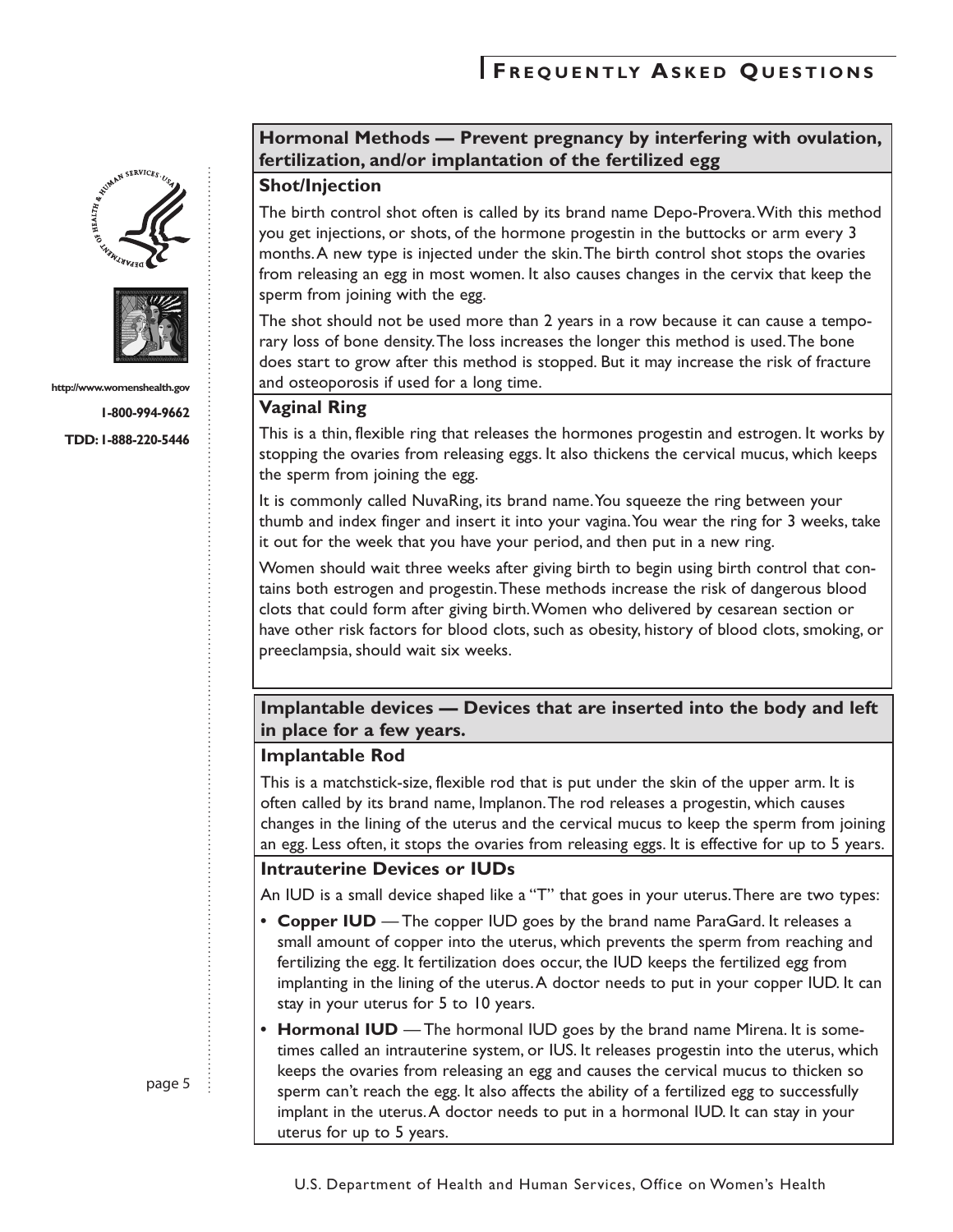<span id="page-5-0"></span>



**http://www.womenshealth.gov 1-800-994-9662 TDD: 1-888-220-5446**

# **Permanent Birth Control Methods — For people who are sure they never want to have a child or they do not want more children**

# **Sterilization Implant (Essure)**

Essure is the first non-surgical method of sterilizing women. A thin tube is used to thread a tiny spring-like device through the vagina and uterus into each fallopian tube. The device works by causing scar tissue to form around the coil. This blocks the fallopian tubes and stops the egg and sperm from joining.

It can take about 3 months for the scar tissue to grow, so it's important to use another form of birth control during this time. Then you will have to return to your doctor for a test to see if scar tissue has fully blocked your tubes.

### **Surgical Sterilization**

For women, surgical sterilization closes the fallopian tubes by being cut, tied, or sealed. This stops the eggs from going down to the uterus where they can be fertilized. The surgery can be done a number of ways. Sometimes, a woman having cesarean birth has the procedure done at the same time, so as to avoid having additional surgery later.

For men, having a vasectomy (vuh-SEK-tuh-mee) keeps sperm from going to his penis, so his ejaculate never has any sperm in it. Sperm stays in the system after surgery for about 3 months. During that time, use a backup form of birth control to prevent pregnancy. A simple test can be done to check if all the sperm is gone; it is called a semen analysis.

**Emergency Contraception — Used if a woman's primary method of birth control fails. It should not be used as a regular method of birth control.**

# **Emergency contraception (Plan B One-Step or Next Step. It is also called the "morning after pill.")**

Emergency contraception keeps a woman from getting pregnant when she has had unprotected vaginal intercourse. "Unprotected" can mean that no method of birth control was used. It can also mean that a birth control method was used but it was used incorrectly, or did not work (like a condom breaking). Or, a woman may have forgotten to take her birth control pills. She also may have been abused or forced to have sex. These are just some of the reasons women may need emergency contraception.

Emergency contraception can be taken as a single pill treatment or in two doses. A single dose treatment works as well as two doses and does not have more side effects. It works by stopping the ovaries from releasing an egg or keeping the sperm from joining with the egg. For the best chances for it to work, take the pill as soon as possible after unprotected sex. It should be taken within 72 hours after having unprotected sex.

A single-pill dose or two-pill dose of emergency contraception is available over-the-counter (OTC) for women ages 17 and older.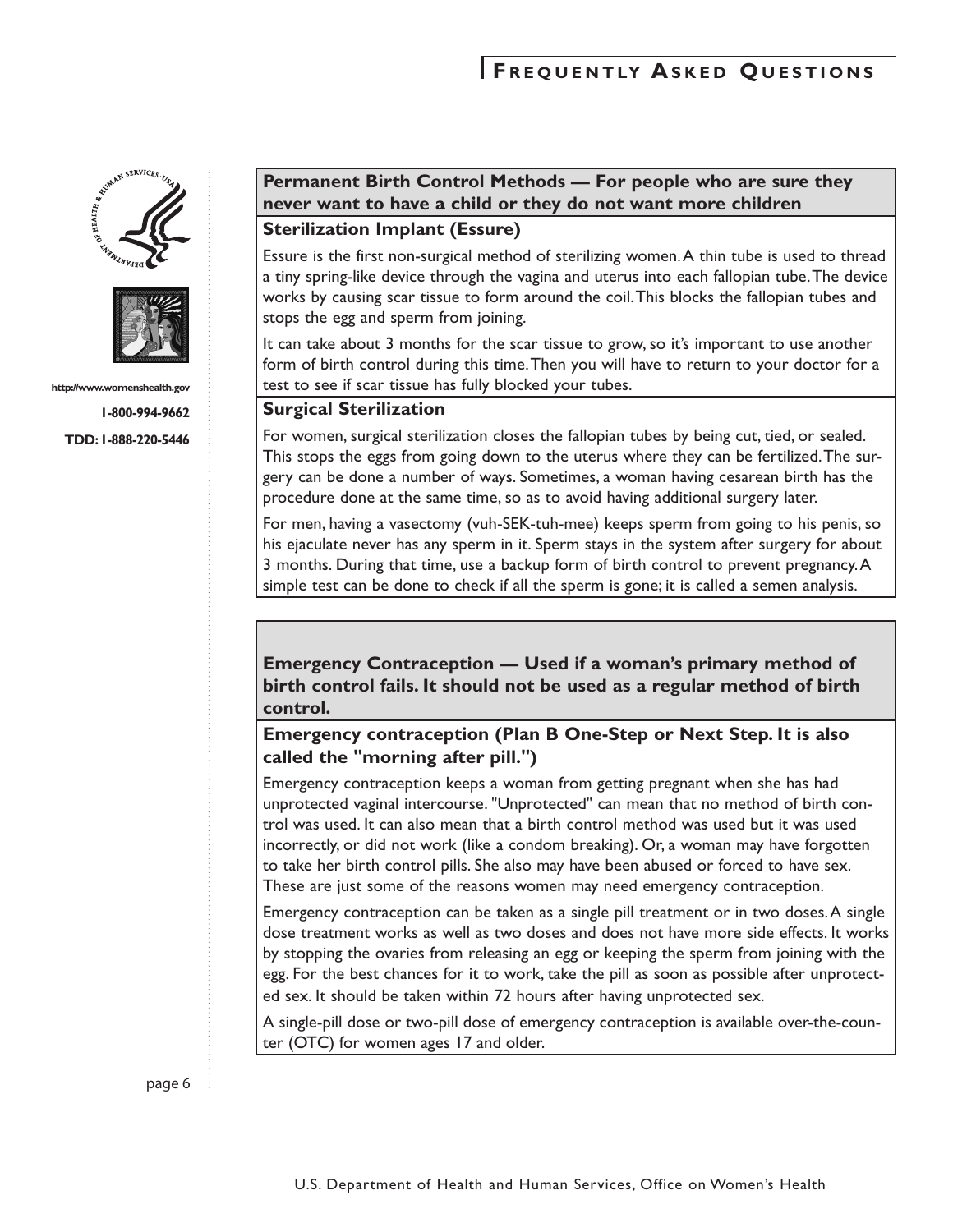



**http://www.womenshealth.gov 1-800-994-9662 TDD: 1-888-220-5446**

# **Q: Can all types of birth control prevent sexually transmitted infections (STIs)?**

A: No. The male latex condom is the only birth control method proven to help protect you from STIs, including HIV. Research is being done to find out how effective the female condom is at preventing STIs and HIV. For more information, see Will birth control pills protect me from sexually transmitted infections *(STIs)*, including HIV/AIDS?

# **Q: How well do the different kinds of birth control methods work? Do they have side effects?**

**A:** All birth control methods work the best if used correctly and every time you have sex. Be sure you know the

right way to use them. Sometimes doctors don't explain how to use a method because they assume you already know. Talk with your doctor if you have questions. They are used to talking about birth control. So don't feel embarrassed about talking to him or her.

Some birth control methods can take time and practice to learn. For example, some people don't know you can put on a male condom "inside out." Also, not everyone knows you need to leave a little space at the tip of the condom for the sperm and fluid when a man ejaculates, or has an orgasm.

Here is a list of some birth control methods with their failure rates and possible side effects.

| <b>Method</b>         | <b>Failure rate</b>                                   | Some side effects and risks |
|-----------------------|-------------------------------------------------------|-----------------------------|
|                       | (the number of pregnancies<br>expected per 100 women) |                             |
| Sterilization surgery | Less than I                                           | Pain                        |
| for women             |                                                       | <b>Bleeding</b>             |
|                       |                                                       | Complications from surgery  |
|                       |                                                       | Ectopic (tubal) pregnancy   |
| Sterilization implant | Less than I                                           | Pain                        |
| for women             |                                                       | Ectopic (tubal) pregnancy   |
| (Essure)              |                                                       |                             |
| Sterilization surgery | Less than I                                           | Pain                        |
| for men               |                                                       | <b>Bleeding</b>             |
|                       |                                                       | Complications from surgery  |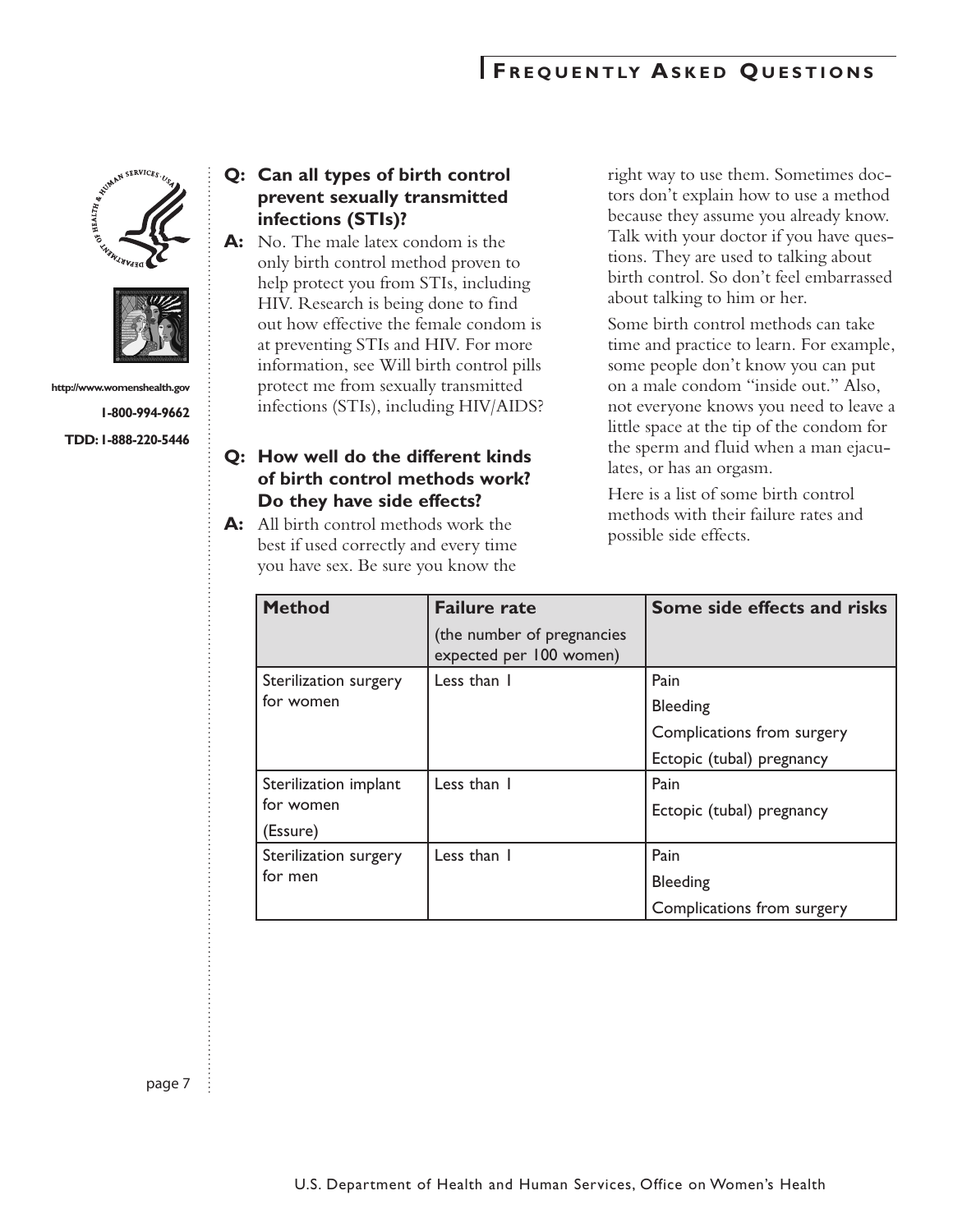



**http://www.womenshealth.gov**

**1-800-994-9662**

**TDD: 1-888-220-5446**

| <b>Method</b>                        | <b>Failure rate</b>                                                 | Some side effects and risks  |
|--------------------------------------|---------------------------------------------------------------------|------------------------------|
|                                      | (the number of pregnancies<br>expected per 100 women)               |                              |
| Implantable rod                      | Less than I                                                         | Acne                         |
| (Implanon)                           |                                                                     | Weight gain                  |
|                                      | Might not work as well for<br>women who are overweight<br>or obese. | Ovarian cysts                |
|                                      |                                                                     | Mood changes                 |
|                                      |                                                                     | Depression                   |
|                                      |                                                                     | Hair loss                    |
|                                      |                                                                     | Headache                     |
|                                      |                                                                     | Upset stomach                |
|                                      |                                                                     | <b>Dizziness</b>             |
|                                      |                                                                     | Sore breasts                 |
|                                      |                                                                     | Changes in period            |
|                                      |                                                                     | Lower interest in sex        |
| Intrauterine device                  | Less than I                                                         | Cramps                       |
| (ParaGard, Mirena)                   |                                                                     | Bleeding between periods     |
|                                      |                                                                     | Pelvic inflammatory disease  |
|                                      |                                                                     | Infertility                  |
|                                      |                                                                     | Tear or hole in the uterus   |
| Shot/Injection                       | Less than I                                                         | Bleeding between periods     |
| (Depo-Provera)                       |                                                                     | Weight gain                  |
|                                      |                                                                     | Sore breasts                 |
|                                      |                                                                     | Headaches                    |
|                                      |                                                                     | Bone loss with long-term use |
| <b>Oral Contraceptives</b>           | 5                                                                   | <b>Dizziness</b>             |
| (combination pill, or<br>"the pill") |                                                                     | Upset stomach                |
|                                      | Being overweight may                                                | Changes in your period       |
|                                      | increase the chance of get-                                         | Changes in mood              |
|                                      | ting pregnant while using the<br>pill.                              | Weight gain                  |
|                                      |                                                                     | High blood pressure          |
|                                      |                                                                     | <b>Blood clots</b>           |
|                                      |                                                                     | Heart attack                 |
|                                      |                                                                     | Stroke                       |
|                                      |                                                                     | New vision problems          |

page  $8 \frac{1}{2}$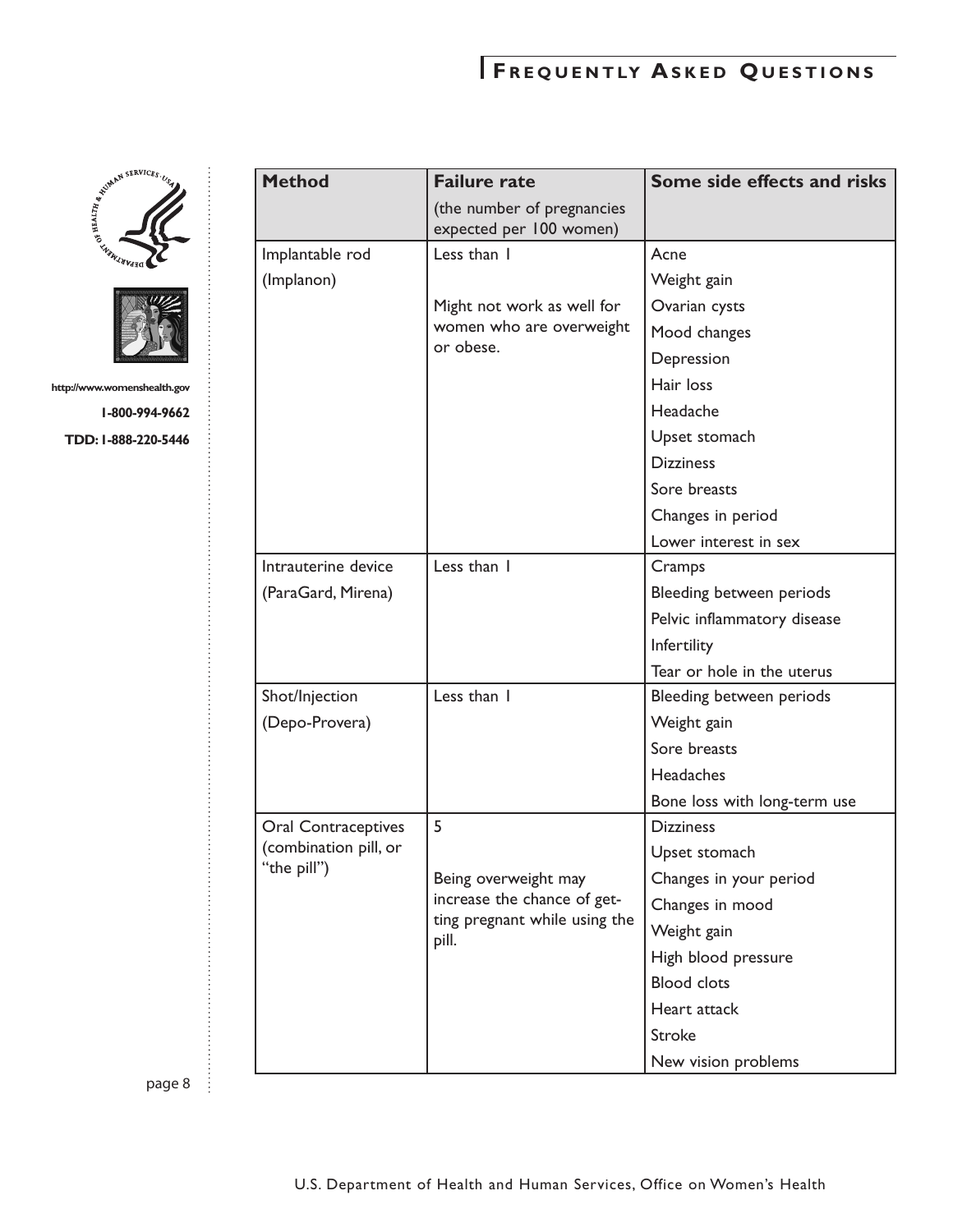



**http://www.womenshealth.gov**

**1-800-994-9662**

**TDD: 1-888-220-5446**

| <b>Method</b>                                                               | <b>Failure rate</b>                                                | Some side effects and risks                             |
|-----------------------------------------------------------------------------|--------------------------------------------------------------------|---------------------------------------------------------|
|                                                                             | (the number of pregnancies<br>expected per 100 women)              |                                                         |
| Oral contraceptives<br>(continuous/extended<br>use, or "no-period<br>pill") | 5                                                                  | Same as combination pill                                |
|                                                                             | Being overweight may                                               | Spotting or bleeding between<br>periods                 |
|                                                                             | increase the chance of getting<br>pregnant while using the pill.   | Hard to know if pregnant                                |
| Oral contraceptives<br>(progestin-only pill, or                             | 5                                                                  | Spotting or bleeding between<br>periods                 |
| "mini-pill")                                                                | Being overweight may                                               | Weight gain                                             |
|                                                                             | increase the chance of getting<br>pregnant while using the pill.   | Sore breasts                                            |
| Skin patch<br>(Ortho Evra)                                                  | 5                                                                  | Similar to side effects for the<br>combination pill     |
|                                                                             | May not work as well in<br>women weighing more than<br>198 pounds. | Greater exposure to estrogen<br>than with other methods |
| Vaginal ring<br>(NuvaRing)                                                  | 5                                                                  | Similar to side effects for the<br>combination pill     |
|                                                                             |                                                                    | Swelling of the vagina                                  |
|                                                                             |                                                                    | <b>Irritation</b>                                       |
|                                                                             |                                                                    | Vaginal discharge                                       |
| Male condom                                                                 | $11-16$                                                            | Allergic reactions                                      |
| Diaphragm with sper-                                                        | 15                                                                 | <b>Irritation</b>                                       |
| micide                                                                      |                                                                    | Allergic reactions                                      |
|                                                                             |                                                                    | Urinary tract infection                                 |
|                                                                             |                                                                    | Toxic shock if left in too long                         |
| Sponge with spermi-                                                         | $16 - 32$                                                          | Irritation                                              |
| cide (Today Sponge)                                                         |                                                                    | Allergic reactions                                      |
|                                                                             |                                                                    | Hard time taking it out                                 |
|                                                                             |                                                                    | Toxic shock if left in too long                         |
| Female condom                                                               | 20                                                                 | Irritation                                              |
|                                                                             |                                                                    | Allergic reactions                                      |

page  $9 \frac{1}{2}$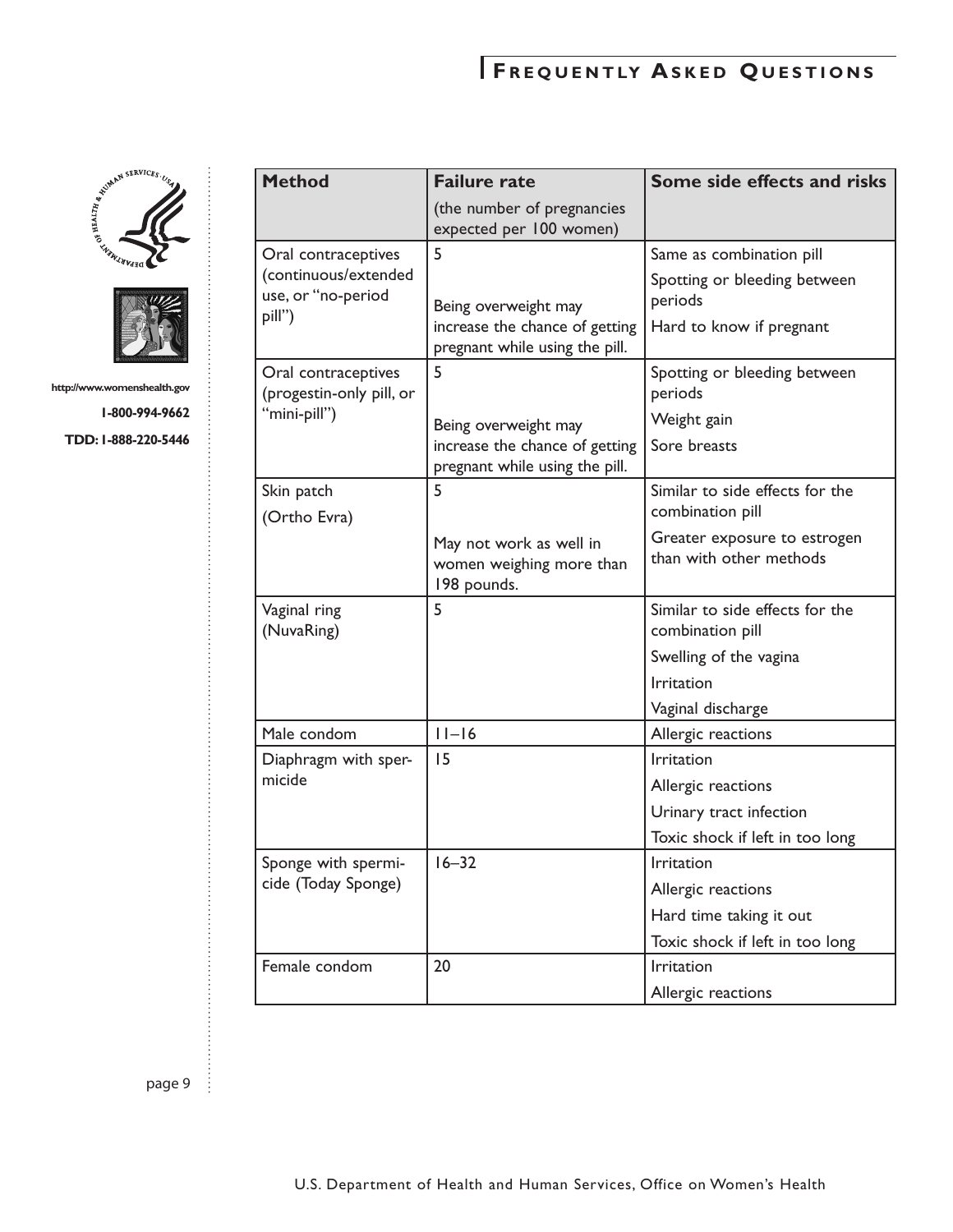



**http://www.womenshealth.gov**

**1-800-994-9662**

**TDD: 1-888-220-5446**

| <b>Method</b>                                | <b>Failure rate</b>                                                                                                                         | Some side effects and risks |
|----------------------------------------------|---------------------------------------------------------------------------------------------------------------------------------------------|-----------------------------|
|                                              | (the number of pregnancies<br>expected per 100 women)                                                                                       |                             |
| Natural family planning<br>(rhythm method)   | 25                                                                                                                                          | None                        |
| Spermicide alone                             | 30                                                                                                                                          | <b>Irritation</b>           |
|                                              |                                                                                                                                             | Allergic reactions          |
|                                              | It works best if used along                                                                                                                 | Urinary tract infection     |
|                                              | with a barrier method, such<br>as a condom.                                                                                                 |                             |
| Emergency contracep-                         | I pregnancy                                                                                                                                 | Upset stomach               |
| tion ("morning-after                         | It must be used within 72<br>hours of having unprotected<br>sex.<br>Should not be used as<br>regular birth control; only in<br>emergencies. | Vomiting                    |
| pill," "Plan B One-<br>Step," "Next Choice") |                                                                                                                                             | Lower stomach pain          |
|                                              |                                                                                                                                             | Fatigue                     |
|                                              |                                                                                                                                             | Headache and dizziness      |
|                                              |                                                                                                                                             | Irregular bleeding          |
|                                              |                                                                                                                                             | <b>Breast tenderness</b>    |

# **Q: Where can I get birth control? Do I need to visit a doctor?**

**A:** Where you get birth control depends on what method you choose.

> You can buy these forms over the counter:

- Male condoms
- Female condoms
- • Sponges
- • Spermicides
- Emergency contraception pills (girls younger than 17 need a prescription)

You need a prescription for these forms:

- Oral contraceptives: the pill, the mini-pill
- Skin patch
- Vaginal ring
- Diaphragm (your doctor needs to fit one to your shape)
- Cervical cap
- Cervical shield
- Shot/injection (you get the shot at your doctor's office)
- IUD (inserted by a doctor)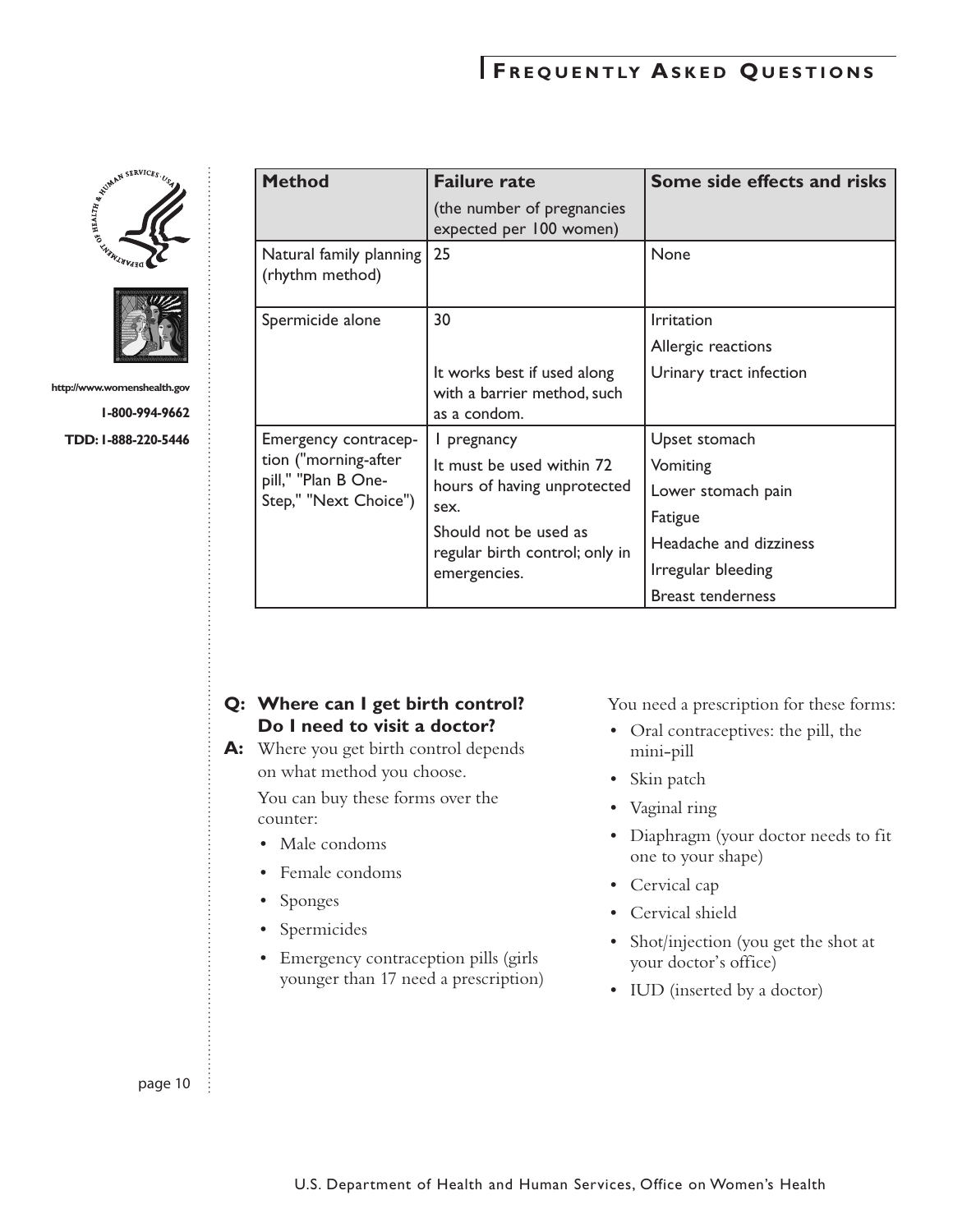



**http://www.womenshealth.gov 1-800-994-9662 TDD: 1-888-220-5446**

• Implantable rod (inserted by a doctor) 

You will need surgery or a medical procedure for:

• Sterilization, female and male

# **Q: Are there any foams or gels I can use to keep from getting pregnant?**

- **A:** You can buy spermicides over the counter. They work by killing sperm. They come in many forms:
	- • Foam
	- $\bullet$  Gel
	- • Cream
	- • Film
	- Suppository
	- • Tablet

Spermicides are put in the vagina no more than 1 hour before having sex. If you use a film, suppository, or tablet, wait at least 15 minutes before having sex so the spermicide can dissolve. Do not douche or rinse out your vagina for at least 6 to 8 hours after having sex. You will need to use more spermicide each time you have sex.

Spermicides work best if used along with a barrier method, such as a condom, diaphragm, or cervical cap. Some spermicides are made just for use with the diaphragm and cervical cap. Check the package to make sure you are buying what you need.

All spermicides contain sperm-killing chemicals. Some contain nonoxynol-9, which may raise your risk of HIV if you use it a lot. It irritates the tissue in the vagina and anus, so it can cause the HIV virus to enter the body more freely. Some women are sensitive to nonoxynol-9 and need to use spermicides without it. Medications for vaginal yeast infections may lower the effectiveness of spermicides. Also, spermicides do not protect against sexually transmitted infections.

# **Q: How effective is withdrawal as a birth control method?**

**A:** Not very! Withdrawal is when a man takes his penis out of a woman's vagina (or "pulls out") before he ejaculates, or has an orgasm. This stops the sperm from going to the egg. "Pulling out" can be hard for a man to do. It takes a lot of self-control.

> Even if you use withdrawal, sperm can be released before the man pulls out. When a man's penis first becomes erect, pre-ejaculate fluid may be on the tip of the penis. This fluid has sperm in it. So you could still get pregnant.

Withdrawal does not protect you from STIs or HIV.

# **Q: Everyone I know is on the pill. Is it safe?**

- **A:** Today's pills have lower doses of hormones than ever before. This has greatly lowered the risk of side effects. But there are still pros and cons with taking birth control pills. Pros include having:
	- More regular and lighter periods
	- Fewer menstrual cramps
	- A lower risk of ovarian and endometrial cancers, pelvic inflammatory disease (PID), noncancerous ovarian cysts, and iron deficiency anemia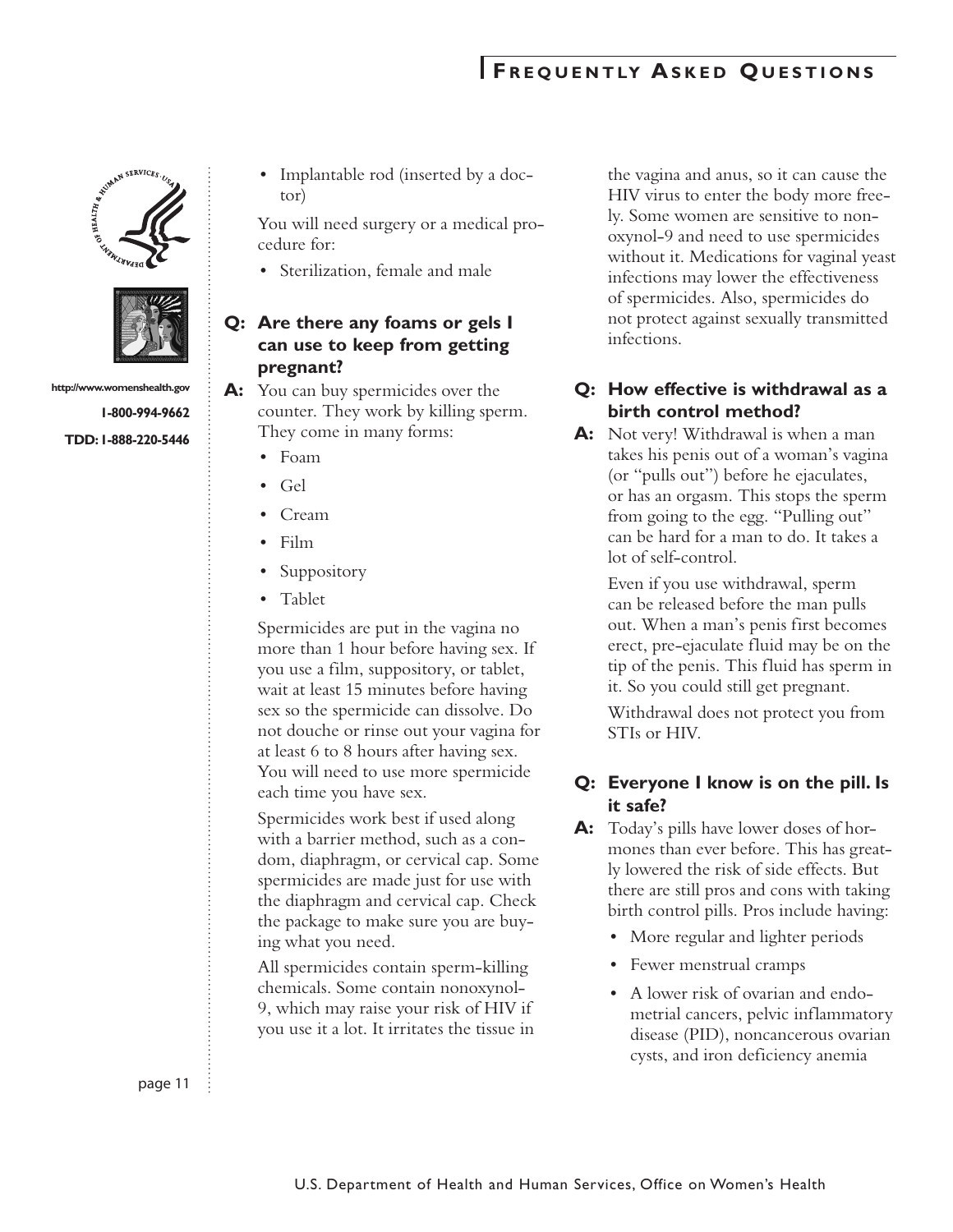



**http://www.womenshealth.gov 1-800-994-9662 TDD: 1-888-220-5446** Cons include a higher chance, for some women, of:

- Heart disease, high blood pressure, and blood clots
- Nausea, headaches, sore breasts, and weight gain
- Irregular bleeding
- Depression

Many of these side effects go away after taking the pill for a few months. Women who smoke, are older than 35, or have a history of blood clots or breast or endometrial cancer are more at risk of bad side effects and may not be able to take the pill. Talk with your doctor about whether the pill is right for you.

# **Q: Will birth control pills protect me from sexually transmitted infections (STIs), including HIV/ AIDS?**

**A:** No, they won't protect you. Birth control pills and most other birth control methods will not protect you from STIs, including HIV (the virus that causes AIDS). They only protect against pregnancy.

> The male latex condom is the best birth control method that also can protect you from STIs, including HIV. If you are allergic to latex, polyurethane condoms

are a good alternative. If your partner can't or won't use a male condom, female condoms also create a barrier that can help protect you from STIs.

It is important to only use latex or polyurethane condoms to protect you from STIs. "Natural" or "lambskin" condoms have tiny pores that may allow for the passage of viruses like HIV, hepatitis B, and herpes. If you use non-lubricated male condoms for vaginal or anal sex, you can add lubrication with water-based lubricants (like K-Y jelly) that you can buy at a drug store. Never use oil-based products, such as massage oils, baby oil, lotions, or petroleum jelly, to lubricate a male condom. These will weaken the condom, causing it to tear or break. Use a new condom with each sex act.

# **Q: I've heard my girlfriends talking about dental dams — what are they?**

**A:** The dental dam is a square piece of rubber that is used by dentists during oral surgery and other procedures. It is not a method of birth control. But it can be used to help protect people from STIs, including HIV, during oralvaginal or oral-anal sex. It is placed over the opening to the vagina or the anus before having oral sex. You can buy dental dams at surgical supply stores.  $\blacksquare$